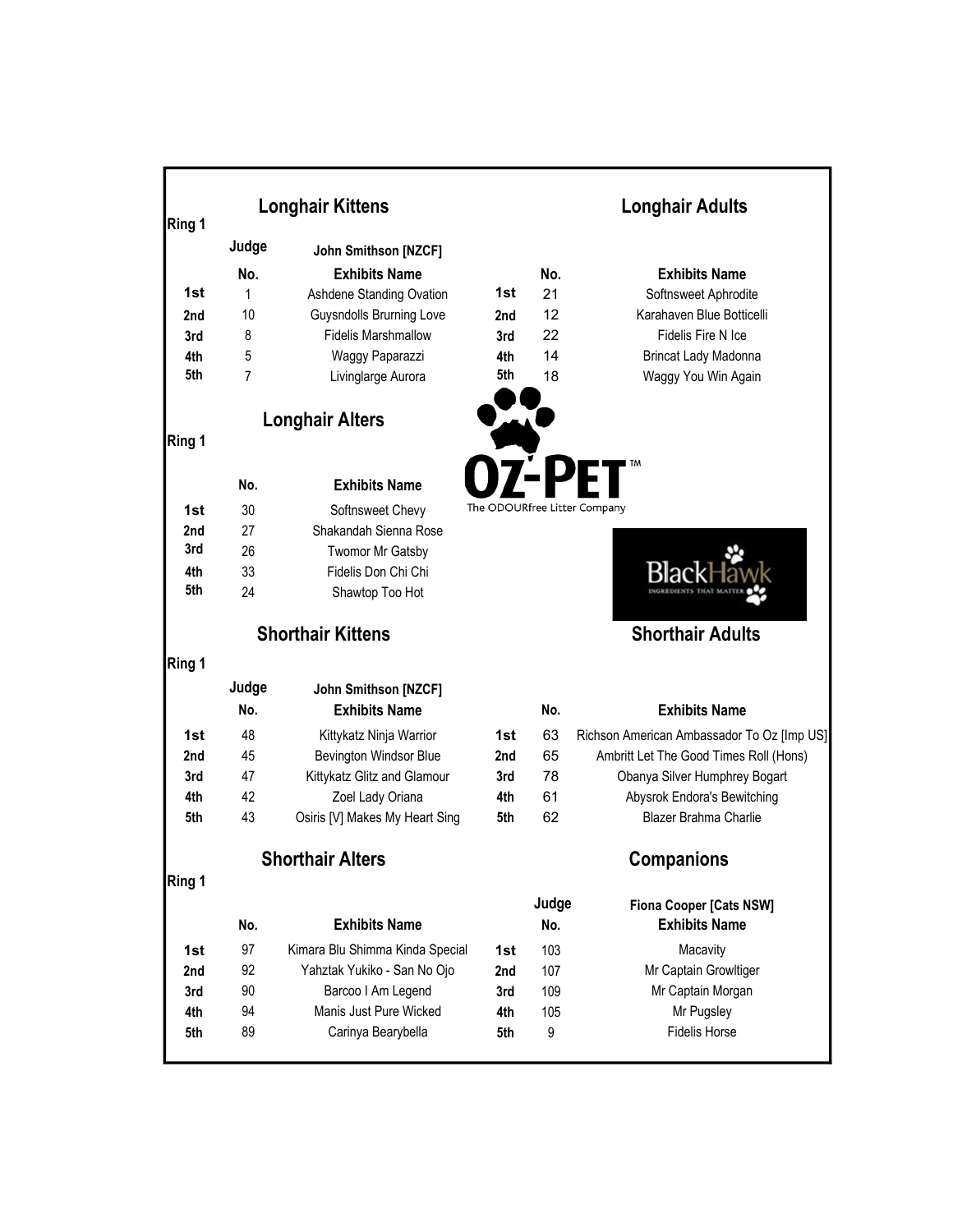|        | <b>Longhair Kittens</b> |                                 |     | <b>Longhair Adults</b> |                                            |  |  |
|--------|-------------------------|---------------------------------|-----|------------------------|--------------------------------------------|--|--|
| Ring 2 |                         |                                 |     |                        |                                            |  |  |
|        | Judge                   | <b>Fiona Mangan [NSWCFA]</b>    |     |                        |                                            |  |  |
|        | No.                     | <b>Exhibits Name</b>            |     | No.                    | <b>Exhibits Name</b>                       |  |  |
| 1st    | 10                      | <b>Guysndolls Brurning Love</b> | 1st | 22                     | Fidelis Fire N Ice                         |  |  |
| 2nd    | 11                      | PoussPouss Taicia               | 2nd | 17                     | Maximus Maszkokta*pl                       |  |  |
| 3rd    | 1                       | Ashdene Standing Ovation        | 3rd | 23                     | PoussPouss Uliana                          |  |  |
| 4th    | 7                       | Livinglarge Aurora              | 4th | 12                     | Karahaven Blue Botticelli                  |  |  |
| 5th    | $\overline{2}$          | Jodalyn Queen Of The Nile       | 5th | 21                     | Softnsweet Aphrodite                       |  |  |
| Ring 2 |                         | <b>Longhair Alters</b>          |     |                        |                                            |  |  |
|        | No.                     | <b>Exhibits Name</b>            |     |                        |                                            |  |  |
| 1st    | 24                      | Shawtop Too Hot                 |     |                        |                                            |  |  |
| 2nd    | 33                      | Fidelis Don Chi Chi             |     |                        |                                            |  |  |
| 3rd    | 27                      | Shakandah Sienna Rose           |     |                        | <b>CatPad</b> ™                            |  |  |
| 4th    | 30                      | Softnsweet Chevy                |     |                        |                                            |  |  |
| 5th    | 26                      | <b>Twomor Mr Gatsby</b>         |     |                        | enclosures                                 |  |  |
|        |                         | <b>Shorthair Kittens</b>        |     |                        | <b>Shorthair Adults</b>                    |  |  |
| Ring 2 |                         |                                 |     |                        |                                            |  |  |
|        | Judge                   | <b>Fiona Mangan [NSWCFA]</b>    |     |                        |                                            |  |  |
|        | No.                     | <b>Exhibits Name</b>            |     | No.                    | <b>Exhibits Name</b>                       |  |  |
| 1st    | 43                      | Osiris [V] Makes My Heart Sing  | 1st | 79                     | Aussieposhpaws Alora's Prince Charming     |  |  |
| 2nd    | 58                      | Catempire Lady Sophia           | 2nd | 65                     | Ambritt Let The Good Times Roll (Hons)     |  |  |
| 3rd    | 45                      | <b>Bevington Windsor Blue</b>   | 3rd | 78                     | Obanya Silver Humphrey Bogart              |  |  |
| 4th    | 44                      | Abysrok A Girl Has No Name      | 4th | 70                     | Yahztak Ryota                              |  |  |
| 5th    | 47                      | Kittykatz Glitz and Glamour     | 5th | 63                     | Richson American Ambassador To Oz [Imp US] |  |  |
|        |                         | <b>Shorthair Alters</b>         |     |                        | <b>Companions</b>                          |  |  |
| Ring 2 |                         |                                 |     |                        |                                            |  |  |
|        |                         |                                 |     | Judge                  | Melissa Taffijn [CQI]                      |  |  |
|        | No.                     | <b>Exhibits Name</b>            |     | No.                    | <b>Exhibits Name</b>                       |  |  |
| 1st    | 97                      | Kimara Blu Shimma Kinda Special | 1st | 105                    | Mr Pugsley                                 |  |  |
| 2nd    | 87                      | Osiris [V] Oscar Wilde          | 2nd | 109                    | Mr Captain Morgan                          |  |  |
| 3rd    | 92                      | Yahztak Yukiko - San No Ojo     | 3rd | 103                    | Macavity                                   |  |  |
| 4th    | 88                      | Frascott Roll The Dice          | 4th | 106                    | Rebel                                      |  |  |
| 5th    | 84                      | Byanda Wait Until Dark          | 5th | 9                      | <b>Fidelis Horse</b>                       |  |  |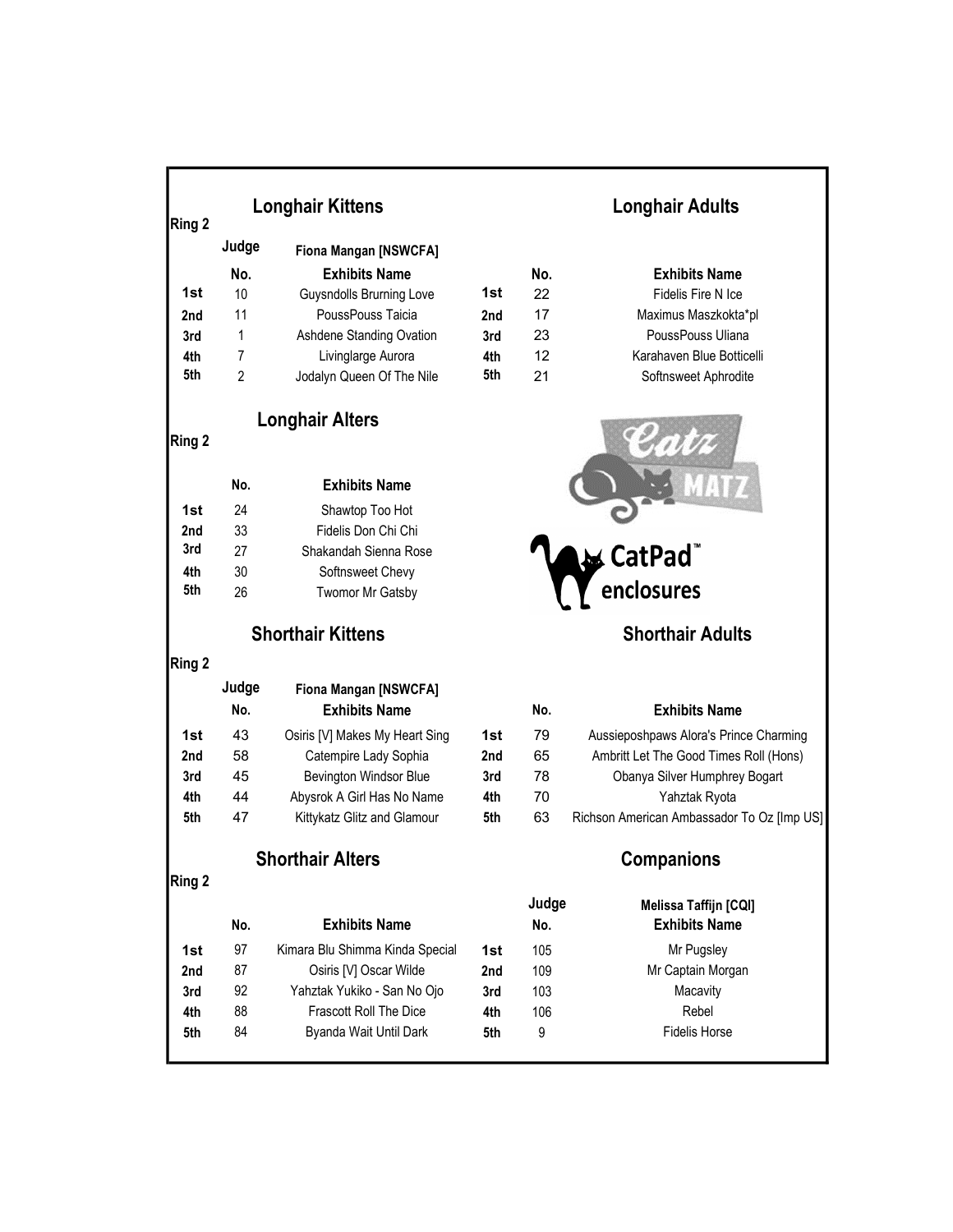| Ring 3     | <b>Longhair Kittens</b> |                                           |     | <b>Longhair Adults</b>  |                                                         |  |
|------------|-------------------------|-------------------------------------------|-----|-------------------------|---------------------------------------------------------|--|
|            | Judge                   | <b>Bernadette Roberts [CQI]</b>           |     |                         |                                                         |  |
|            | No.                     | <b>Exhibits Name</b>                      |     | No.                     | <b>Exhibits Name</b>                                    |  |
| 1st        | 10                      | <b>Guysndolls Brurning Love</b>           | 1st | 23                      | PoussPouss Uliana                                       |  |
| 2nd        | 7                       | Livinglarge Aurora                        | 2nd | 22                      | Fidelis Fire N Ice                                      |  |
| 3rd        | 2                       | Jodalyn Queen Of The Nile                 | 3rd | 13                      | <b>Twomor Harry Potter</b>                              |  |
| 4th        | 5                       | Waggy Paparazzi                           | 4th | 15                      | Subria Nittersing                                       |  |
| 5th        | 11                      | PoussPouss Taicia                         | 5th | 17                      | Maximus Maszkokta*pl                                    |  |
| Ring 3     |                         | <b>Longhair Alters</b>                    |     |                         |                                                         |  |
|            | No.                     | <b>Exhibits Name</b>                      |     |                         |                                                         |  |
|            |                         |                                           |     |                         | <b>Genetic Pet Care</b>                                 |  |
| 1st        | 27<br>30                | Shakandah Sienna Rose                     |     |                         |                                                         |  |
| 2nd<br>3rd | 24                      | Softnsweet Chevy                          |     |                         |                                                         |  |
| 4th        | 31                      | Shawtop Too Hot<br>Vanstar Sweet Caroline |     |                         |                                                         |  |
| 5th        | 26                      |                                           |     |                         | chemical                                                |  |
|            |                         | <b>Twomor Mr Gatsby</b>                   |     |                         |                                                         |  |
|            |                         | <b>Shorthair Kittens</b>                  |     | <b>Shorthair Adults</b> |                                                         |  |
| Ring 3     |                         |                                           |     |                         |                                                         |  |
|            | Judge                   | <b>Fiona Cooper [Cats NSW]</b>            |     |                         |                                                         |  |
|            | No.                     | <b>Exhibits Name</b>                      |     | No.                     | <b>Exhibits Name</b>                                    |  |
| 1st        | 58                      | Catempire Lady Sophia                     | 1st | 62                      | <b>Blazer Brahma Charlie</b>                            |  |
| 2nd        | 46                      | Carinya Bear's Oompaloompa                | 2nd | 72                      | Yahztak Tam No Rairakku Oji                             |  |
| 3rd        | 43                      | Osiris [V] Makes My Heart Sing            | 3rd | 69                      | Bahati Black Caviar                                     |  |
| 4th        | 48                      | Kittykatz Ninja Warrior                   | 4th | 74                      | Kyapark Dawns Indigo Blush                              |  |
| 5th        | 49                      | Lushei Shakuru Bleu                       | 5th | 65                      | Ambritt Let The Good Times Roll (Hons)                  |  |
|            |                         | <b>Shorthair Alters</b>                   |     | <b>Companions</b>       |                                                         |  |
| Ring 3     |                         |                                           |     |                         |                                                         |  |
|            | No.                     | <b>Exhibits Name</b>                      |     | Judge<br>No.            | <b>Bernadette Roberts [CQI]</b><br><b>Exhibits Name</b> |  |
| 1st        | 94                      | Manis Just Pure Wicked                    | 1st | 109                     | Mr Captain Morgan                                       |  |
| 2nd        | 97                      | Kimara Blu Shimma Kinda Special           | 2nd | 103                     | Macavity                                                |  |
| 3rd        | 92                      | Yahztak Yukiko - San No Ojo               | 3rd | 9                       | <b>Fidelis Horse</b>                                    |  |
| 4th        | 88                      | Frascott Roll The Dice                    | 4th | 107                     | Mr Captain Growltiger                                   |  |
| 5th        | 87                      | Osiris [V] Oscar Wilde                    | 5th | 106                     | Rebel                                                   |  |